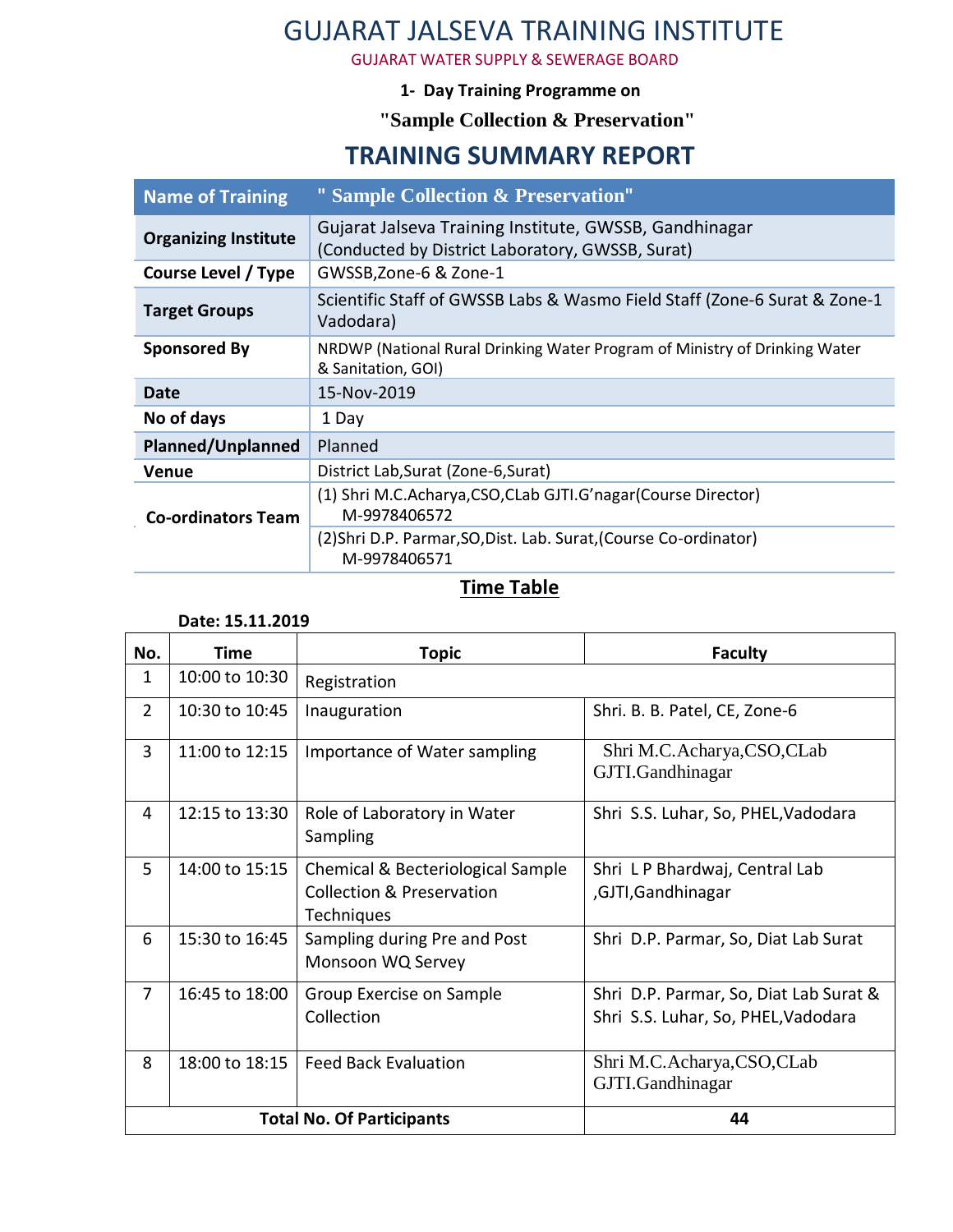## **Photo Gallery**

1. Representative of Zone-6,Surat, addressing the Trainees



2. **Shri M.C.Acharya** CSO,Central Lab GJTI.Gandhinagar, Delivering the lecture.

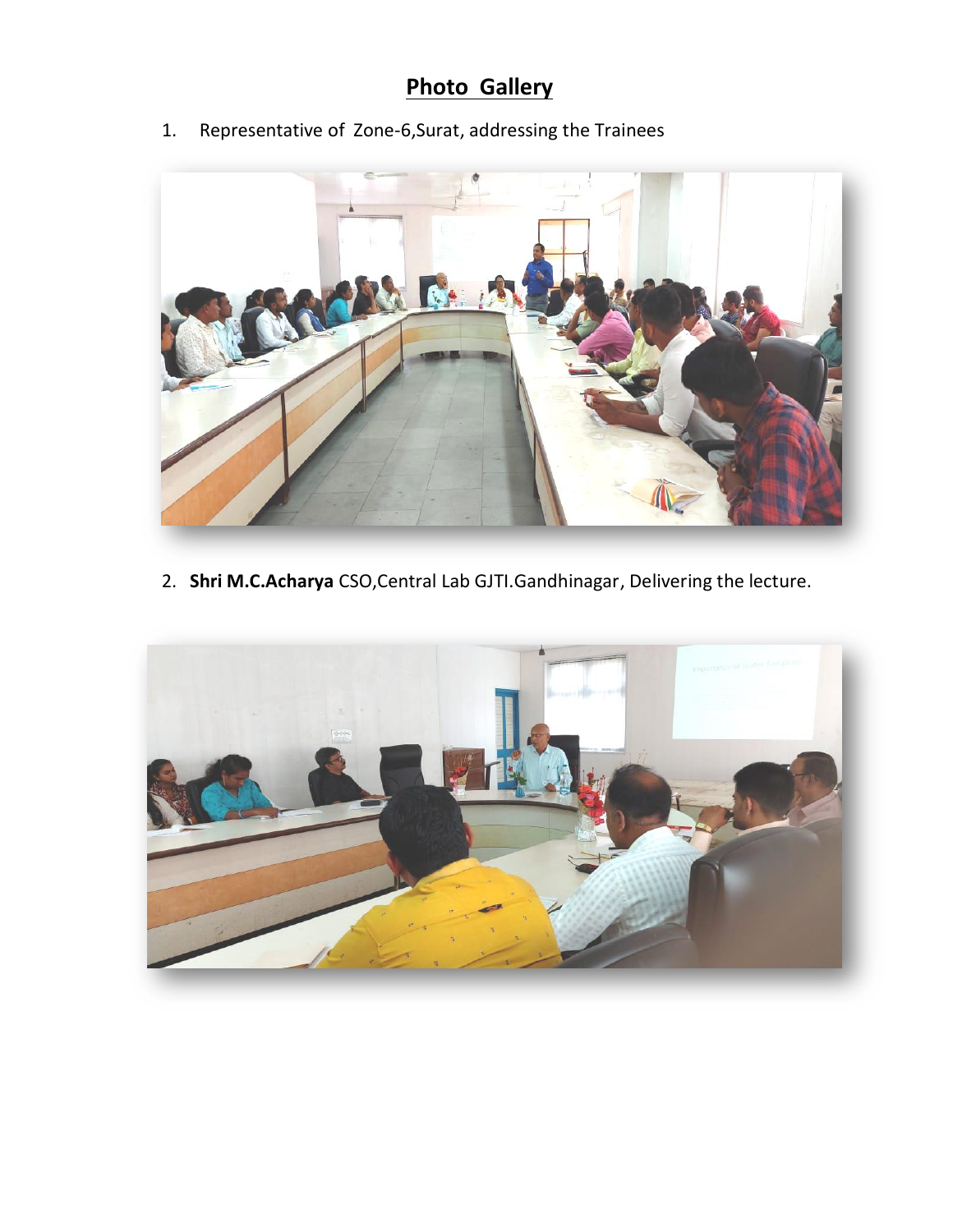3. **Shri S.S. Luhar, SO, PHEL,Vadodara**, delivering motivating speech to the Trainees



4. **Shri L P Bhardwaj,** Central Lab ,GJTI,Gandhinagar, Delivering the lecture

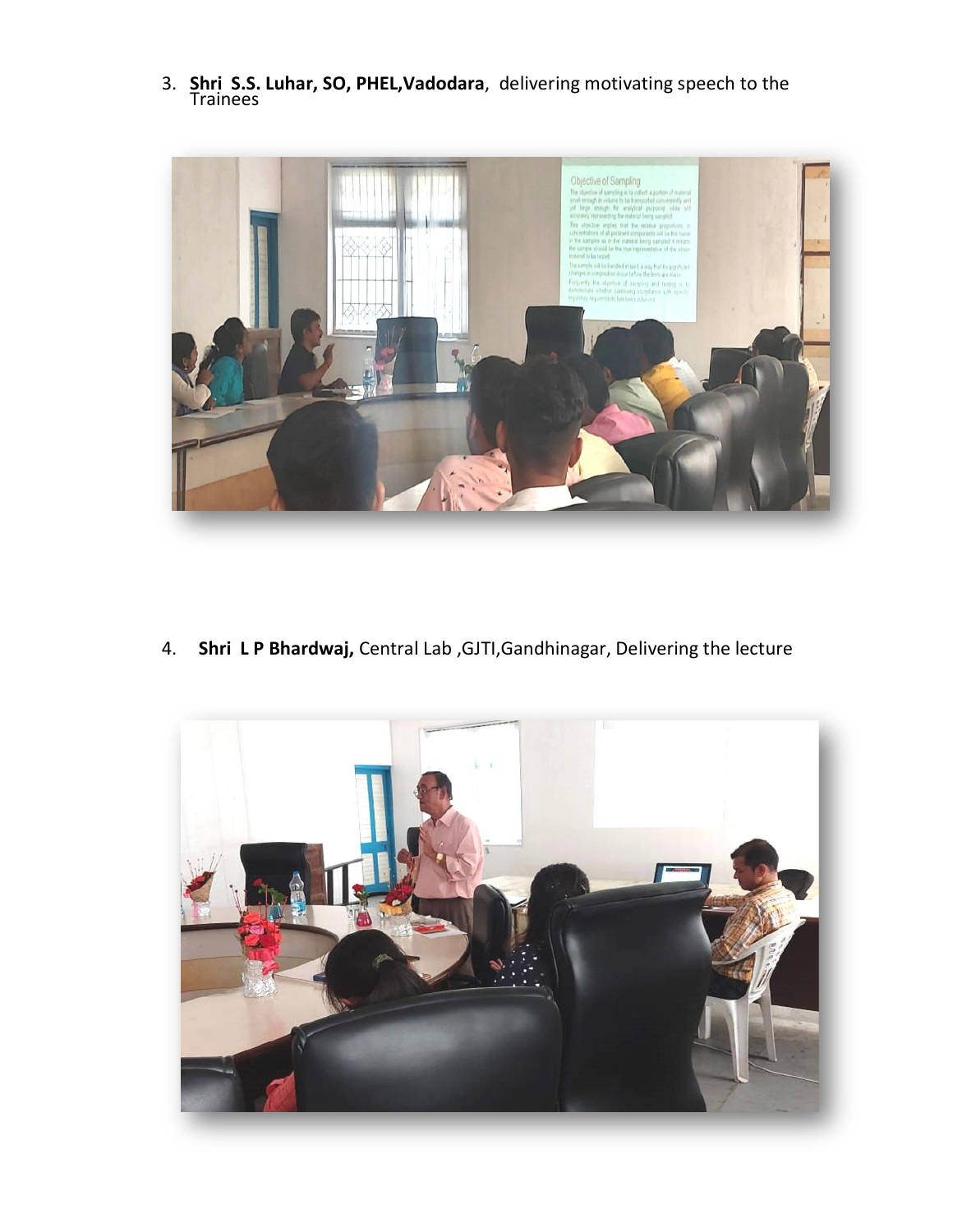5 **. Shri D.P. Parmar, SO, Dist. Lab Surat**,delivering motivating speech to the Trainees



6. Group Exercise